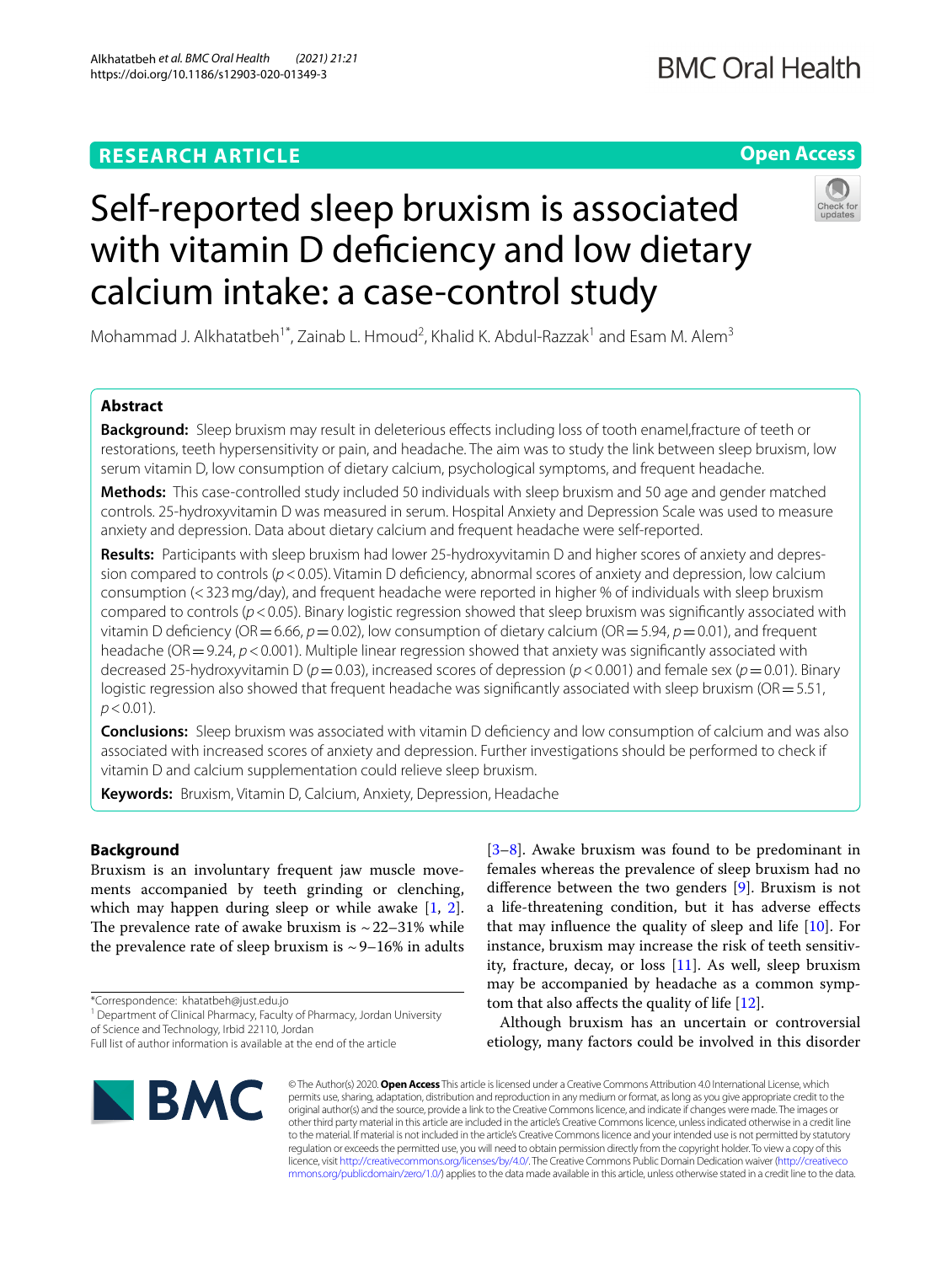including both psychological factors like stress or anxiety and central mechanisms that involve brain neurotransmitters or basal ganglia [\[13](#page-9-8)]. A recent study suggested that some psychological elements including personality and stress may contribute to severity and prevalence of the parafunctional behavior  $[14]$  $[14]$ . This study found that behaviors such as aggressiveness, neuroticism, perfectionism, and stress characterize people who are more prone to bruxism  $[14]$  $[14]$ . This indicates a possible psychological role in the etiology of bruxism.

Previous studies showed that calcium and magnesium defciencies could be implicated in the development of bruxism through regulating the nervous system and muscular function [\[15–](#page-9-10)[17\]](#page-9-11). In addition, there is a suggested epidemiological link between low vitamin D concentrations and various types of sleep problems such as sleep bruxism [[18\]](#page-9-12). So, sleep bruxism could be related to vitamin D defciency and thus low plasma calcium because sufficient vitamin D levels are required for maintaining calcium homeostasis  $[19]$  $[19]$ . Sufficient vitamin D and calcium concentrations are required for regulating both the nervous system and muscular function [[20](#page-9-14)] including the jaw muscle contraction. The possible relationship between vitamin D defciency and sleep bruxism could also be explained by the vital function of vitamin D and calcium in sustaining mental health as low vitamin D was reported to be associated with psychological symptoms including stress and anxiety [[21–](#page-9-15)[23](#page-9-16)], which themselves could contribute in the development of sleep bruxism [[24\]](#page-9-17). So, the relation between sleep bruxism and psychological issues seems to be the pivotal point of the link between sleep bruxism and low vitamin D.

Previously, we found a signifcant inverse relationship between anxiety, depression, and total calcium intake, suggesting a connection between low dietary calcium consumption and increased risk of anxiety and depression [[25](#page-9-18)]. Vitamin D administration and increased intake of dietary calcium were efective and safe for the management of muscular pain and accompanying psychological symptoms in individuals with chronic pain, psychiatric outpatients and overactive bladder  $[21-23]$  $[21-23]$  $[21-23]$ . Thus, it is expected that defcient vitamin D levels and decreased calcium consumption may be involved indirectly in sleep bruxism through their efects on anxiety and depression.

MaCarty and colleagues reported that patients who complained of sleep disruption also showed vitamin D deficiency  $[26]$  $[26]$ . Although, there is no evidence to show the exact mechanism that links low vitamin D with sleep disorders. The problem seems to be multifactorial. Some studies showed a relationship between defcient vitamin D levels and non-specifc skeletal pain, that may disturb sleep [\[27](#page-9-20)]. Other studies demonstrated that vitamin D supplement can relieve pain and improve sleep in subjects who complain of chronic pain [\[28](#page-9-21)]. In addition, it was reported that vitamin D has a role in immune regulation, and defciency in vitamin D can alter immunomodulation and enhance producing cytokines that have roles in sleep [\[29](#page-9-22)].

However, these previous studies never investigated the role of nutrition in controlling or diminishing sleep bruxism. Also, no previous study was conducted to investigate the association of low vitamin D levels, low calcium intake, and sleep bruxism. So, we hypothesized that vitamin D levels and intake of dietary calcium are signifcantly lower in adults with sleep bruxism compared to controls and both vitamin D defciency and decreased dietary calcium consumption are signifcantly associated with anxiety and depression, sleep bruxism, and self-reported headache, which is a complication of sleep bruxism. Thus, the main objective from this study was to investigate the relationships between sleep bruxism, low serum vitamin D, low consumption of dietary calcium, psychological symptoms, and frequent headache.

## <span id="page-1-0"></span>**Methods**

## **Study design, participants, and sample size**

This case-controlled study was performed at Higher Specialty in Dentistry Center and Dental Teaching Clinics of the largest medical teaching university in north of Jordan (latitude is  $32^{\circ}$  15 N) between Sep 2019 and Feb 2020. The study involved 50 individuals with sleep bruxism and 50 healthy controls. Cases and controls were matched for both age and gender. Diagnosis of sleep bruxism was made by a specialist of prosthodontics using self-reports and clinical examination. Criteria for the diagnosis were as described in Palinkas et al. study [[30](#page-9-23)]. Individuals were asked to self-report the following symptoms: sounds of teeth grinding while sleeping, temporal headaches, pain in the jaw muscle, muscle fatigue, and locking of the jaw [[30\]](#page-9-23). In addition, visual examinations were done to look for abnormal teeth wears  $[30]$  $[30]$  $[30]$ . The 50 cases represent all individuals with sleep bruxism who attended the clinics during the mentioned period with a 100% response rate of participation. The size of the sample was determined according to the mean $\pm$ SD of 25-hydroxyvitamin D for healthy adults  $(17.35 \pm 9.81 \text{ ng/mL})$  as reported in our previous study [\[25](#page-9-18)]. Based on this standard deviation, we calculated that a sample of 50 was sufficient to obtain a mean difference of  $\pm 6.5$  between the groups with 90% power, which was considered clinically relevant. The sample size was calculated using the PS: Power and Sample Size Calculation software version 3.0.34 (Vanderbilt Biostatistics, Vanderbilt University Medical Center, Nashville, USA). All participants were checked in the clinic for substance abuse or drug-induced secondary bruxism by checking their medication records and by self-reporting.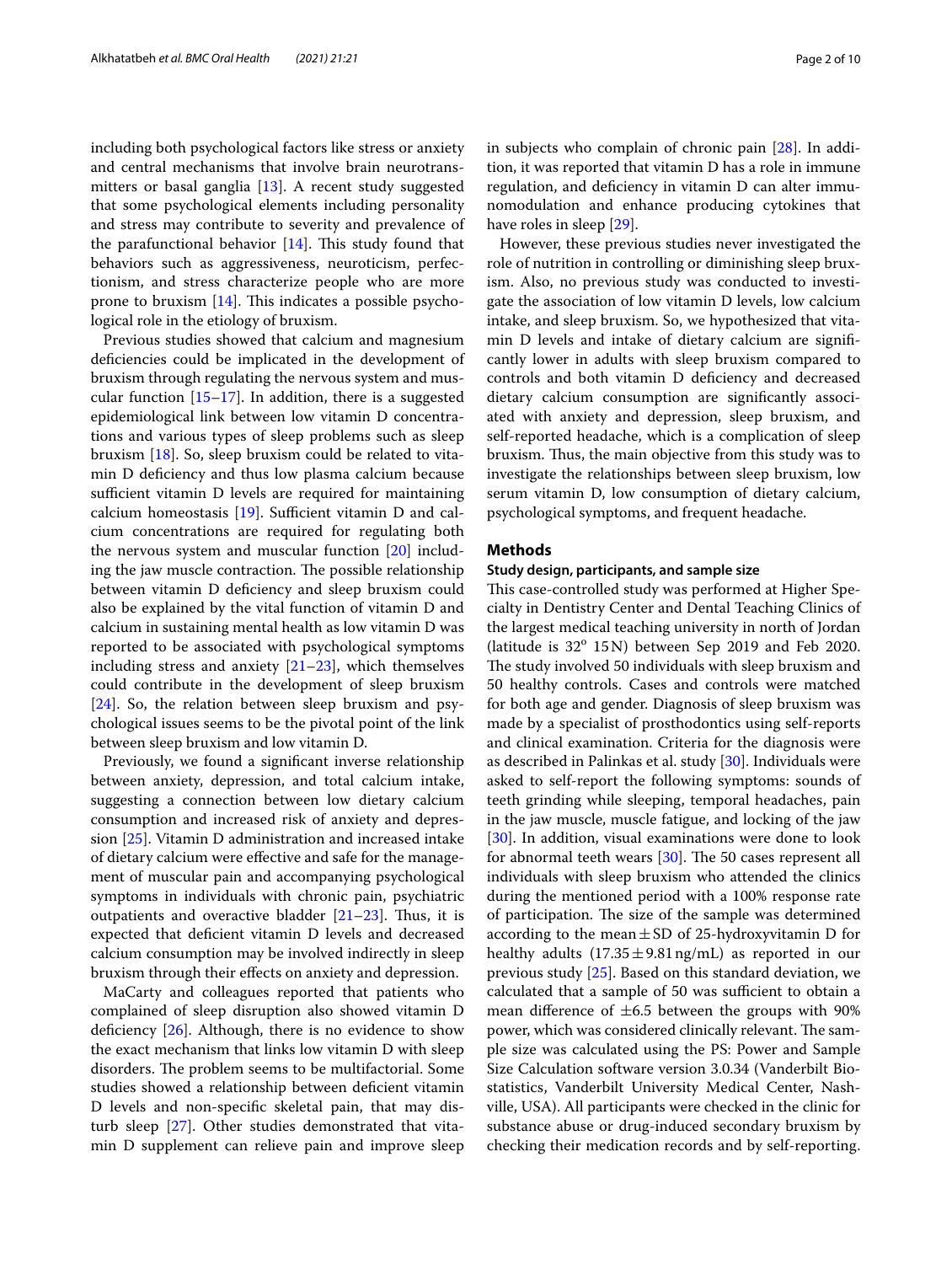The controls were healthy persons who visited the clinics for other purposes, university students, or university staff. The controls were apparently healthy with no symptoms of bruxism, musculoskeletal pain, fatigue or sleep problems [[22\]](#page-9-24). Healthy controls did not report any of the symptoms of sleep bruxism that were mentioned above including sounds of teeth grinding while sleeping, temporal headaches, pain in the jaw muscle, muscle fatigue, and locking of the jaw [\[30\]](#page-9-23) and they did not show any abnormal teen wear on visual examination [\[30](#page-9-23)]. Individuals were excluded if they have: diseases that afect vitamin D metabolism such as chronic renal or hepatic diseases, disability problems, diseases that may damage nerves including diabetes and stroke, self-reported migraine headache, history of vitamin D treatment during the previous 2 months [[25\]](#page-9-18), or suspected substance abuse or drug-induced bruxism.

Participants were instructed to complete a comprehensive set of guided self-assessment questionnaires. A well-trained research assistant, who was one of the coauthors of this study, was available to answer any question revealed by the participants. The research assistant had received training about the intended meaning of each question in the questionnaire, how to answer these questions, and what was the aim of the study.

#### **Data collection**

Data about participant's age, marital status, general health status, exercise, complaint of frequent headache, recent vitamin D supplements, and history of chronic diseases were self-reported by the participants. Weight of the body was measured in (kg) after taking off shoes and wearing light clothes and height was measured in (cm). Body Mass Index (BMI) was determined in (kg/m<sup>2</sup>).

## **Blood collection and processing**

A well-qualifed lab technician was responsible for obtaining venous blood samples. Serum was separated by centrifuging the fresh blood at 2000g for 8min within 2h of blood collection. The centrifugation was performed using the high speed centrifuge (centrifuge MR23i, Jouan SA, France).

#### **25‑hydroxyvitamin D determination**

Fresh serum was used to measure 25-hydroxyvitamin D by the electrochemiluminescence immunoassay using the Roche Modular E170 Analyzer (Roche Diagnostics, Basel, Switzerland).

# **Determination of daily dietary calcium intake**

Daily consumption of calcium from its major dietary resources was determined as we previously described [[22,](#page-9-24) [23](#page-9-16), [25,](#page-9-18) [31](#page-9-25), [32\]](#page-9-26). In brief, participants reported the frequency and amount of their daily intake of various types of dairy products that are found in the market of Jordan (milk, yogurt, cheese, and labaneh) [[22,](#page-9-24) [23](#page-9-16), [25](#page-9-18), [31\]](#page-9-25). Consumption of these products was assessed as zero, one, two, or≥three dairy servings per day. One serving was defned as: one cup (240mL) of yogurt or milk (300mg of calcium), one ounce of cream cheese (20mg of calcium), one ounce of cheddar cheese (162mg of calcium), and two tablespoons (two oz) of labaneh (100mg of calcium)  $[22, 23, 25, 31]$  $[22, 23, 25, 31]$  $[22, 23, 25, 31]$  $[22, 23, 25, 31]$  $[22, 23, 25, 31]$  $[22, 23, 25, 31]$  $[22, 23, 25, 31]$ . The sum of daily intake of calcium was computed in mg/day, and the participants were categorized into three groups according to the tertile of their calcium consumption (i.e., <323mg/day, 324–  $600 \,\text{mg/day}$ , and  $> 600 \,\text{mg/day}$ ).

## **Assessment psychological symptoms**

A well-validated Arabic translation of the [\[33\]](#page-9-27) Hospital Anxiety and Depression Scale (HADS) was used to evaluate psychological symptoms of anxiety and depression [[34\]](#page-9-28). The HADS was translated from English as described in our previous study  $[25]$  $[25]$  $[25]$ . The scale is a self-administered and contains seven items used for the assessment of anxiety and other seven items used for the assessment of depression. The score for each question is from zero to three. Thus, the overall scores of both anxiety and depression range from zero to 21. The overall scores were categorized into: normal (0–7), borderline (8–10), and abnormal (11–21).

## **Statistical analyses**

All statistical analyses were accomplished using the SPSS statistical software version 23 (IBM Corp., Armonk, New York, USA). Frequencies (%) were computed for categorical variables, and medians (25–75th percentiles) were calculated for continuous parameters because they were not normally distributed. Diferences between groups in categorical parameters (i.e., sleep bruxism vs. healthy controls and frequent headache vs. no frequent headache) were examined using chi-squared test. Differences between groups in continuous parameters (i.e., sleep bruxism vs. healthy controls and frequent headache vs. no frequent headache) were assessed by Mann-Whitney U test. Correlations between continuous parameters were analyzed using Spearman's correlation test. Binary logistic regression test was considered to fnd associations between sleep bruxism and other independent variables including self-reported frequent headache, anxiety, depression, dietary calcium intake, and 25-hydroxyvitamin D. In addition, binary logistic regression test was considered to fnd associations between self-reported frequent headache and other independent variables including sleep bruxism, anxiety, and depression. Multiple linear regressions were considered to fnd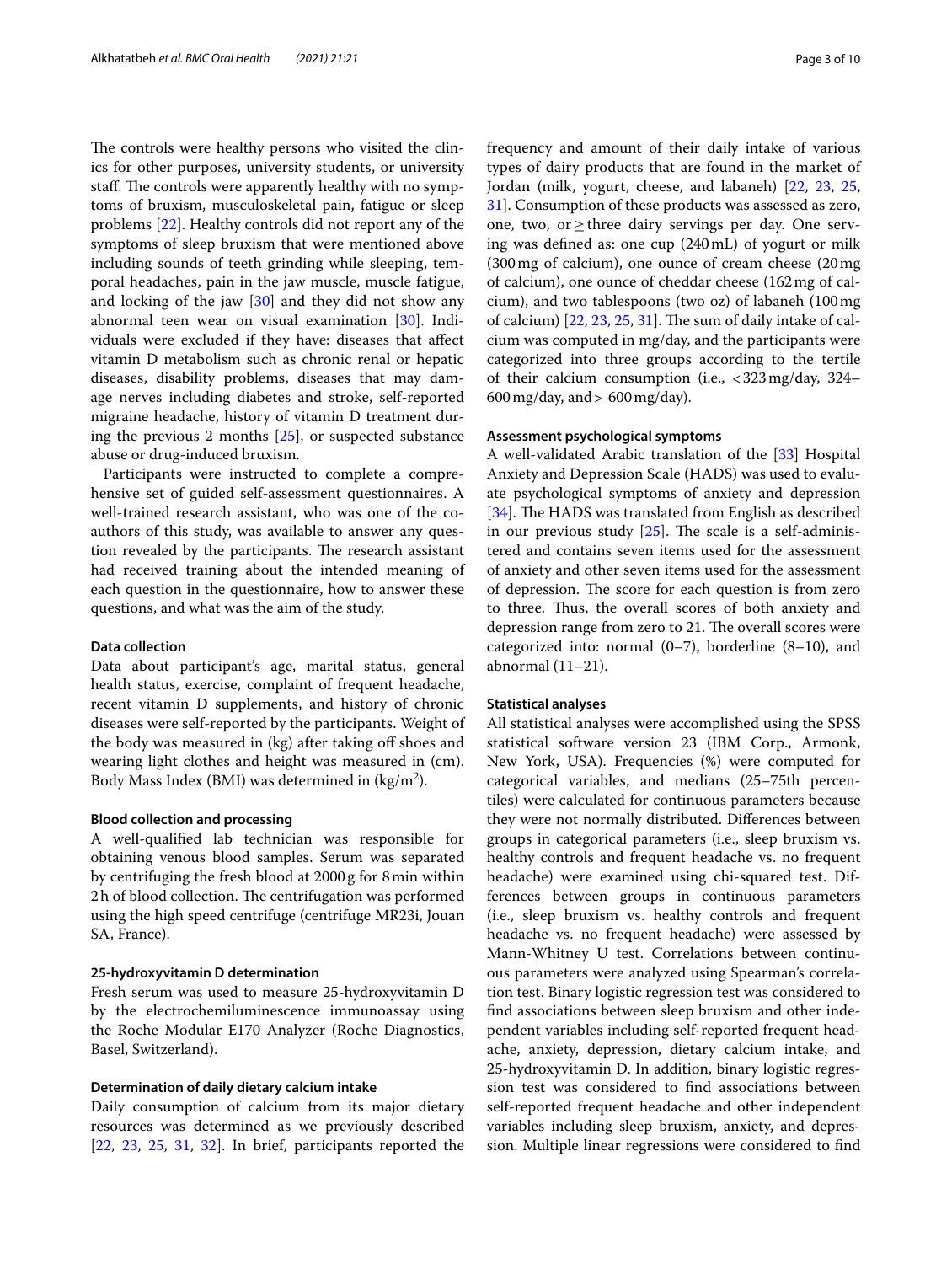the associations between anxiety, depression, and other independent variables including gender, marital status, occupation, and serum 25-hydroxyvitamin D. All statistical tests were 2-tailed, and only *p* values below 0.05 were considered signifcant.

## **Results**

## **Characteristics of participants**

The sample consisted of 50 individuals with sleep bruxism and 50 age and gender matched healthy controls. 32%  $(n=32)$  of the participants were males and 68%  $(n=68)$  were females. Their median age and BMI (25th–75th percentile) were 35 (25–45.75) years and 25.37 (22.28–28.33) kg/m2 , respectively. Other general characteristics are shown in Table [1.](#page-3-0)

# **Vitamin D status among study participants and association with sleep bruxism**

Vitamin D defciency was reported in 47 (47%) of all participants. Chi-squared test (Table [1](#page-3-0)) has shown that there was a signifcant association between vitamin D deficiency and sleep bruxism  $(p=0.01)$ , as 60% of the

## <span id="page-3-0"></span>**Table 1 Diferences in variables between participants with sleep bruxism and controls**

| Variable                        | Total $n = 100$        | Participants with sleep<br>bruxism $(n = 50)$ | Healthy controls ( $n = 50$ ) | P-value <sup>a</sup> |  |
|---------------------------------|------------------------|-----------------------------------------------|-------------------------------|----------------------|--|
| Age (Years)                     | 35 (25-45.75)          | 35.0 (25.0-45.50)                             | 35.50 (25.75-46.25)           | 0.96                 |  |
| Gender                          |                        |                                               |                               |                      |  |
| Male                            | 32 (32)                | 16(32)                                        | 16(32)                        | 1.00                 |  |
| Female                          | 68 (68)                | 34 (68)                                       | 34 (68)                       |                      |  |
| Marital status                  |                        |                                               |                               |                      |  |
| Single                          | 46 (46)                | 23(46)                                        | 23(46)                        | 1.00                 |  |
| Married                         | 54 (54)                | 27(54)                                        | 27(54)                        |                      |  |
| BMI ( $kg/m2$ )                 | 25.37 (22.28-28.33)    | 24.97 (22.45-27.85)                           | 26.15 (21.11-29.01)           | 0.94                 |  |
| General health status           |                        |                                               |                               |                      |  |
| Excellent                       | 27(27)                 | 13(26)                                        | 14(28)                        | 0.15                 |  |
| Very good                       | 51(51)                 | 22(44)                                        | 29 (58)                       |                      |  |
| Good                            | 22(22)                 | 15(30)                                        | 7(14)                         |                      |  |
| Regular exercise                |                        |                                               |                               |                      |  |
| Yes                             | 67(67)                 | 37(74)                                        | 30(60)                        | 0.20                 |  |
| <b>No</b>                       | 33 (33)                | 13(26)                                        | 20(40)                        |                      |  |
| Self-reported frequent headache |                        |                                               |                               |                      |  |
| Yes                             | 54 (54)                | 38 (76)                                       | 16(32)                        | < 0.001              |  |
| <b>No</b>                       | 46 (46)                | 12(24)                                        | 34 (68)                       |                      |  |
| HADS-anxiety score (0-21)       | $6(3-10)$              | $7(5-11)$                                     | $5(2-7)$                      | < 0.001              |  |
| Normal (0-7)                    | 70 (70)                | 27(54)                                        | 43 (86)                       | < 0.01               |  |
| Borderline (8-10)               | 11(11)                 | 9(18)                                         | 2(4)                          |                      |  |
| Abnormal (11-21)                | 19 (19)                | 14(28)                                        | 5(10)                         |                      |  |
| HADS-depression score (0-21)    | $6(3-9)$               | $8(4-11)$                                     | $5(2-7)$                      | < 0.001              |  |
| Normal (0-7)                    | 65(65)                 | 24 (48)                                       | 41 (82)                       | < 0.01               |  |
| Borderline (8-10)               | 20(20)                 | 13(26)                                        | 7(14)                         |                      |  |
| Abnormal (11-21)                | 15(15)                 | 13(26)                                        | 2(4)                          |                      |  |
| Dietary calcium intake (mg/day) | 457.49 (303.10-716.95) | 464.50 (322.0-620.75)                         | 400.02 (286.29-752.42)        | 0.96                 |  |
| $< 323$ mg/day                  | 33(33)                 | 13(26)                                        | 20(40)                        | 0.01                 |  |
| 324-600 mg/day                  | 33 (33)                | 24 (48)                                       | 9(18)                         |                      |  |
| $>600$ mg/day                   | 34 (34)                | 13(26)                                        | 21(42)                        |                      |  |
| Serum 25-hydroxyvitamin D ng/mL | $21(13-32)$            | 17.5 (11-25.25)                               | 29 (15.75 - 36.25)            | < 0.01               |  |
| Sufficient ( $\geq 30$ ng/mL)   | 32 (32)                | 9(18)                                         | 23 (46)                       | 0.01                 |  |
| Insufficient (20-30 ng/mL)      | 21(21)                 | 11(22)                                        | 10(20)                        |                      |  |
| Deficient (<20 ng/mL)           | 47(47)                 | 30 (60)                                       | 17(34)                        |                      |  |

<sup>a</sup> Mann-Whitney U test, Chi-square test as appropriate (*p* values were considered signifcant at < 0.05 are shown in bold). *HADS* Hospital Anxiety and Depression Scale, *BMI* Body Mass Index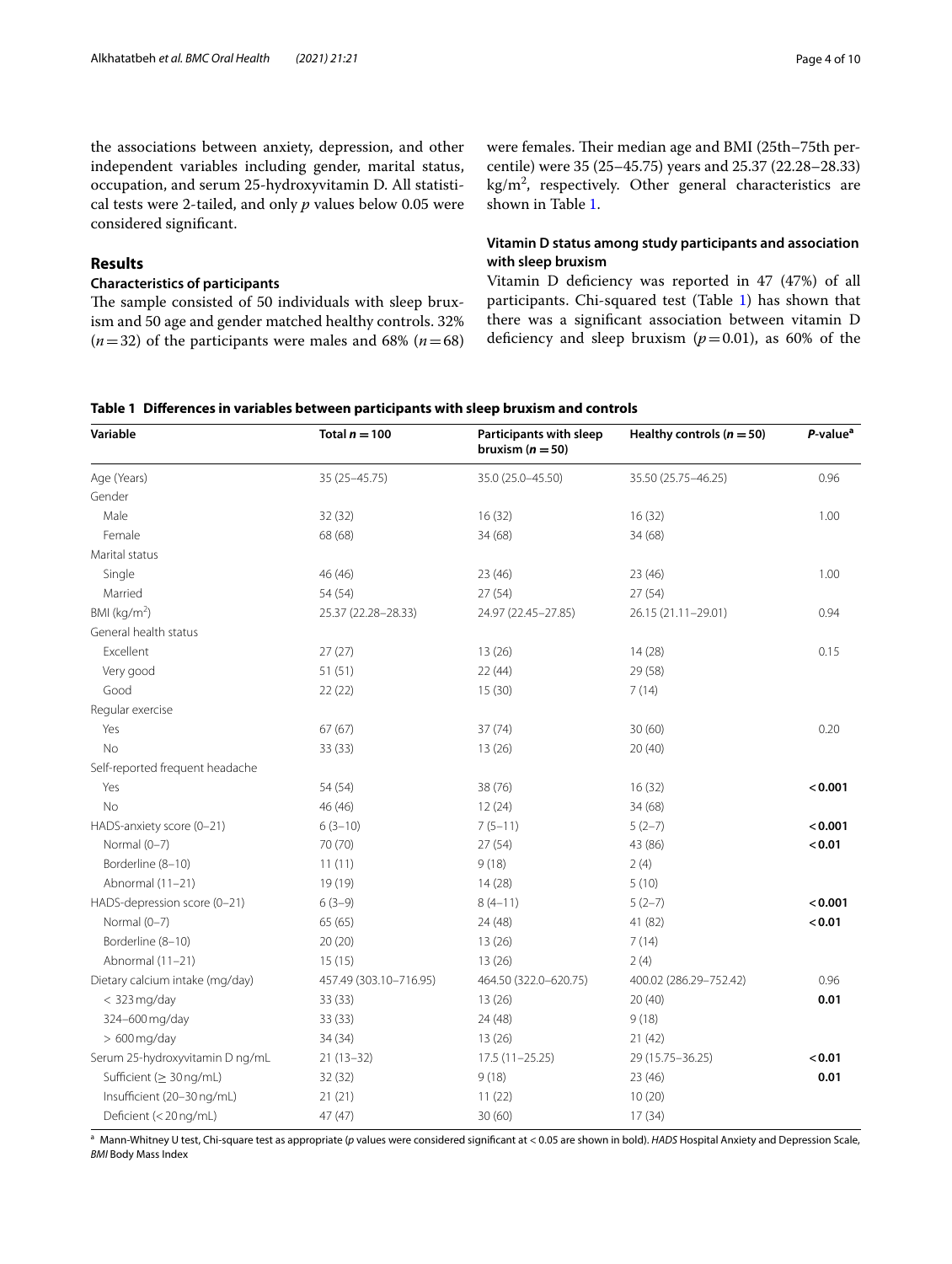participants with sleep bruxism had deficient vitamin D levels compared to 34% of the controls. In addition, Table [1](#page-3-0) showed that participants with sleep bruxism had signifcantly lower serum 25-hydroxyvitamin D levels compared to the controls  $(p < 0.01)$ .

# **Status of daily dietary calcium intake among study participants and association with sleep bruxism**

Most of the study participants (90%) reported daily dietary calcium intake that is less than the Recommended Daily Intake of calcium  $\left($  < 1000 mg/day) [[35](#page-9-29)]. However, when we divided the participants according to the tertile of their daily dietary calcium intake, Chi-squared test (Table  $1$ ) showed that sleep bruxism was significantly associated with lower daily dietary calcium intake (*p*=0.01) as 26% of the participants with sleep bruxism had daily dietary calcium intake >600mg/day compared to 42% of the controls.

# **Status of anxiety and depression and association with sleep bruxism**

Abnormal (clinical) and borderline HADS-anxiety scores were reported in 19 and 11% of the participants, respectively. As well, abnormal and borderline HADSdepression scores were reported in 15 and 20% of the participants, respectively. Chi-squared test (Table [1](#page-3-0)) showed that sleep bruxism was signifcantly associated with abnormal HADS-anxiety scores  $(p<0.01)$  as 28% of participants with sleep bruxism had abnormal HADS-anxiety scores compared to 10% of the controls. Similarly, sleep bruxism was signifcantly associated with abnormal HADS-depression scores  $(p < 0.01)$  as 26% of participants with sleep bruxism had abnormal HADS-anxiety scores compared to 4% of the controls. Additionally, Table [1](#page-3-0) showed that participants with sleep bruxism had signifcantly higher HADS-anxiety scores and HADS- depression scores compared to the controls  $(p < 0.001)$ .

# **Self‑reported frequent headache and association with sleep bruxism**

Frequent headache was reported by 54% (*n*=54) of all participants. Chi-squared test showed that sleep bruxism was signifcantly associated with self-reported frequent headache (*p*<0.001) as 76% (*n*=38) of participants with sleep bruxism were complaining of frequent headache compared to 32% ( $n=16$ ) of the controls.

# **Correlation between 25‑hydroxyvitamin D, dietary calcium intake and other variables**

As shown in Table [2](#page-4-0), there was signifcant inverse correlation between HADS-anxiety scores and 25-hydroxyvitamin D concentrations ( $r = -0.25$ ,  $p = 0.01$ ). Also, there was signifcant correlation between HADS-anxiety and depression scores ( $r=0.64$ ,  $p<0.001$ ) and between age and BMI ( $r = 0.49$ ,  $p < 0.001$ ).

## **Association of sleep bruxism with other variables**

Binary logistic regression analysis (Table [3\)](#page-5-0) showed that sleep bruxism was signifcantly associated with defcient vitamin D levels (OR=6.66,  $p=0.02$ ), insufficient vitamin D levels ( $OR = 11.69$ ,  $p < 0.01$ ), low daily dietary calcium intake  $\left\langle \frac{323 \text{ mg}}{\text{day}} \right\rangle$  OR = 5.94,  $p = 0.01$ ), and self-reported frequent headache ( $OR = 9.24$ ,  $p < 0.001$ ).

## **Association of anxiety and depression with other variables**

As shown in Table [4](#page-5-1), multiple linear regression model revealed that increased HADS-anxiety score was signifcantly associated with female gender  $(p=0.01)$ , increased HADS-depression score (*p*<0.001), and decreased 25-hydroxyvitamin D concentration (*p*=0.03). Increased HADS-depression score was signifcantly associated with

<span id="page-4-0"></span>

|  |  |  |  |  | Table 2  Correlation between 25-hydroxyvitamin, daily dietary calcium intake and other variables in all participants |
|--|--|--|--|--|----------------------------------------------------------------------------------------------------------------------|
|--|--|--|--|--|----------------------------------------------------------------------------------------------------------------------|

|                                          | BMI $(kq/m2)$            | <b>HADS-anxiety score</b> | HADS-<br>depression score | Daily dietary calcium<br>intake (mg/day) | Serum<br>25-hydroxyvitamin |
|------------------------------------------|--------------------------|---------------------------|---------------------------|------------------------------------------|----------------------------|
|                                          |                          |                           |                           |                                          | $D$ (ng/mL)                |
| Age (Years)                              | $r = 0.49$<br>p < 0.001  | $r = -0.15$<br>$p = 0.14$ | $r = 0.08$<br>$p = 0.46$  | $r = 0.09$<br>$p = 0.40$                 | $r = 0.16$<br>$p = 0.11$   |
| BMI ( $kg/m2$ )                          |                          | $r = -0.12$<br>$p = 0.23$ | $r = 0.04$<br>$p = 0.73$  | $r = 0.06$<br>$p = 0.59$                 | r < 0.01<br>$p = 0.98$     |
| HADS-anxiety score                       |                          | $\qquad \qquad$           | $r = 0.64$<br>p < 0.001   | $r = 0.05$<br>$p = 0.66$                 | $r = -0.25$<br>$p = 0.01$  |
| HADS-depression score                    |                          |                           |                           | $r = -0.05$<br>$p = 0.64$                | $r = -0.13$<br>$p = 0.21$  |
| Daily dietary calcium intake<br>(mg/day) | $\overline{\phantom{m}}$ | -                         |                           | $\overline{\phantom{0}}$                 | $r = 0.17$<br>$p = 0.09$   |

Spearman correlation analysis (*p*-values were 2-tailed and considered signifcant at <0.05 are shown in bold). r, Spearman's correlation coefcient; *HADS* Hospital Anxiety and Depression Scale, *BMI* Body Mass Index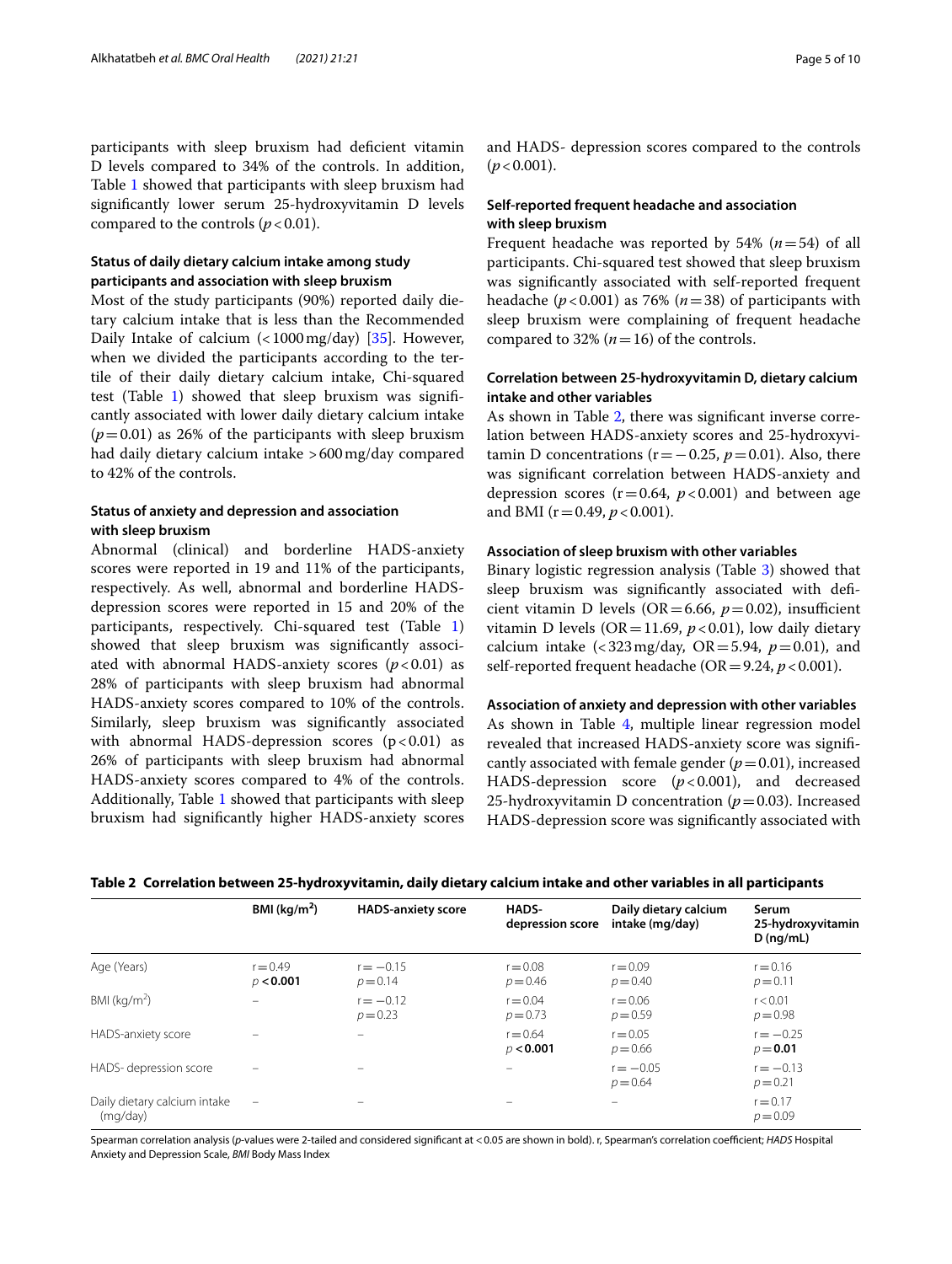| Variable                              | Value                    | B(SE)             | Odds ratio | Confidence interval | P-value <sup>a</sup> |
|---------------------------------------|--------------------------|-------------------|------------|---------------------|----------------------|
| Constant                              |                          | $-3.95(0.94)$     | -          |                     | < 0.001              |
| Self-reported frequent headache       | Yes                      | 2.22(0.62)        | 9.24       | $2.74 - 31.21$      | < 0.001              |
|                                       | No (reference)           |                   |            |                     |                      |
| HADS- anxiety score                   | Abnormal                 | 1.44(0.83)        | 4.20       | $0.83 - 21.22$      | 0.08                 |
|                                       | <b>Borderline</b>        | 2.05(1.12)        | 7.74       | $0.86 - 69.29$      | 0.07                 |
|                                       | Normal (reference)       | $\qquad \qquad -$ | -          | $\equiv$            | 0.07                 |
| HADS- depression score                | Abnormal                 | 1.60(1.09)        | 4.97       | $0.59 - 42.11$      | 0.14                 |
|                                       | <b>Borderline</b>        | 0.48(0.70)        | 1.62       | $0.41 - 6.35$       | 0.49                 |
|                                       | Normal (reference)       |                   |            |                     | 0.31                 |
| Daily dietary calcium intake (mg/day) | $<$ 323 mg/day           | 1.78(0.71)        | 5.94       | 1.47-23.99          | 0.01                 |
|                                       | 324-600 mg/day           | $-0.38(0.70)$     | 0.68       | $0.17 - 2.68$       | 0.59                 |
|                                       | > 600 mg/day (reference) |                   |            |                     | 0.01                 |
| Serum 25-hydroxyvitamin D (ng/mL)     | Deficient                | 1.90(0.83)        | 6.66       | $1.31 - 33.85$      | 0.02                 |
|                                       | Insufficient             | 2.46(0.77)        | 11.69      | $2.57 - 53.18$      | < 0.01               |
|                                       | Sufficient (reference)   |                   |            |                     | 0.01                 |

## <span id="page-5-0"></span>**Table 3 Association of sleep bruxism with vitamin D and other variable**

Binary logistic regression (dependent variable: sleep bruxism versus controls), p-values <0.05 was considered statistically significant are shown in bold. B: coefficient (intercept); *SE* Standard error, *HADS* Hospital anxiety and depression score

<span id="page-5-1"></span>

|  | Table 4 Association of anxiety and depression with other variables |  |  |  |  |  |  |
|--|--------------------------------------------------------------------|--|--|--|--|--|--|
|--|--------------------------------------------------------------------|--|--|--|--|--|--|

| $R^2$ | <b>ANOVA</b>                          | Model                     | B       | β                        | P-value <sup>a</sup> |
|-------|---------------------------------------|---------------------------|---------|--------------------------|----------------------|
| 0.53  | $F = 20.82$ , <i>p</i> -value < 0.001 | Constant                  | 0.15    | $\overline{\phantom{m}}$ | 0.95                 |
|       |                                       | Gender                    | 2.31    | 0.22                     | 0.01                 |
|       |                                       | Marital status            | 0.05    | 0.01                     | 0.95                 |
|       |                                       | Occupation                | $-0.27$ | $-0.11$                  | 0.19                 |
|       |                                       | HADS-depression score     | 0.76    | 0.63                     | < 0.001              |
|       |                                       | Serum 25-hydroxyvitamin D | $-0.06$ | $-0.16$                  | 0.03                 |
| 0.46  | $F = 16.20$ , <i>p</i> -value < 0.001 | Constant                  | 3.96    | -                        | < 0.05               |
|       |                                       | Gender                    | $-1.44$ | $-0.17$                  | 0.06                 |
|       |                                       | Marital status            | 0.19    | 0.02                     | 0.79                 |
|       |                                       | Occupation                | 0.13    | 0.06                     | 0.49                 |
|       |                                       | HADS- anxiety score       | 0.59    | 0.71                     | < 0.001              |
|       |                                       | Serum 25-hydroxyvitamin D | 0.01    | 0.03                     | 0.73                 |
|       |                                       |                           |         |                          |                      |

<sup>a</sup> Multiple linear regression analysis (p-values < 0.05 were considered statistically significant are shown in bold); R<sup>2</sup>, squared coefficient of determination; *B* unstandardized coefficient, β standardized coefficient, *F* F-statistic, *HADS* Hospital Anxiety and Depression Score

increased HADS-anxiety score  $(p<0.001)$  but not with 25-hydroxyvitamin D concentration ( $p=0.73$ ).

## **Association of frequent headache with other variables and diferences according to headache status**

As shown in Table [5](#page-6-0), participants with self-reported frequent headache were having signifcantly higher HADSanxiety  $(p<0.01)$  scores and HADS- depression scores (*p*<0.001) compared to participants who did not report frequent headache. As well, Chi-squared test showed signifcant association between self-reported frequent headache and abnormal HADS-depression status  $(p=0.01)$ 

as abnormal HADS-depression scores were reported in 22.2% of participants with frequent headache compared to 6.5% of participants who did not report having frequent headache.Further binary logistic regression analysis (Table [6](#page-6-1)) showed that frequent headache was significantly associated with sleep bruxism ( $OR = 5.51$ ,  $p < 0.01$ ).

## **Discussion**

This study had investigated the relationship between serum vitamin D, calcium intake, anxiety, depression, and self-reported frequent headache in participants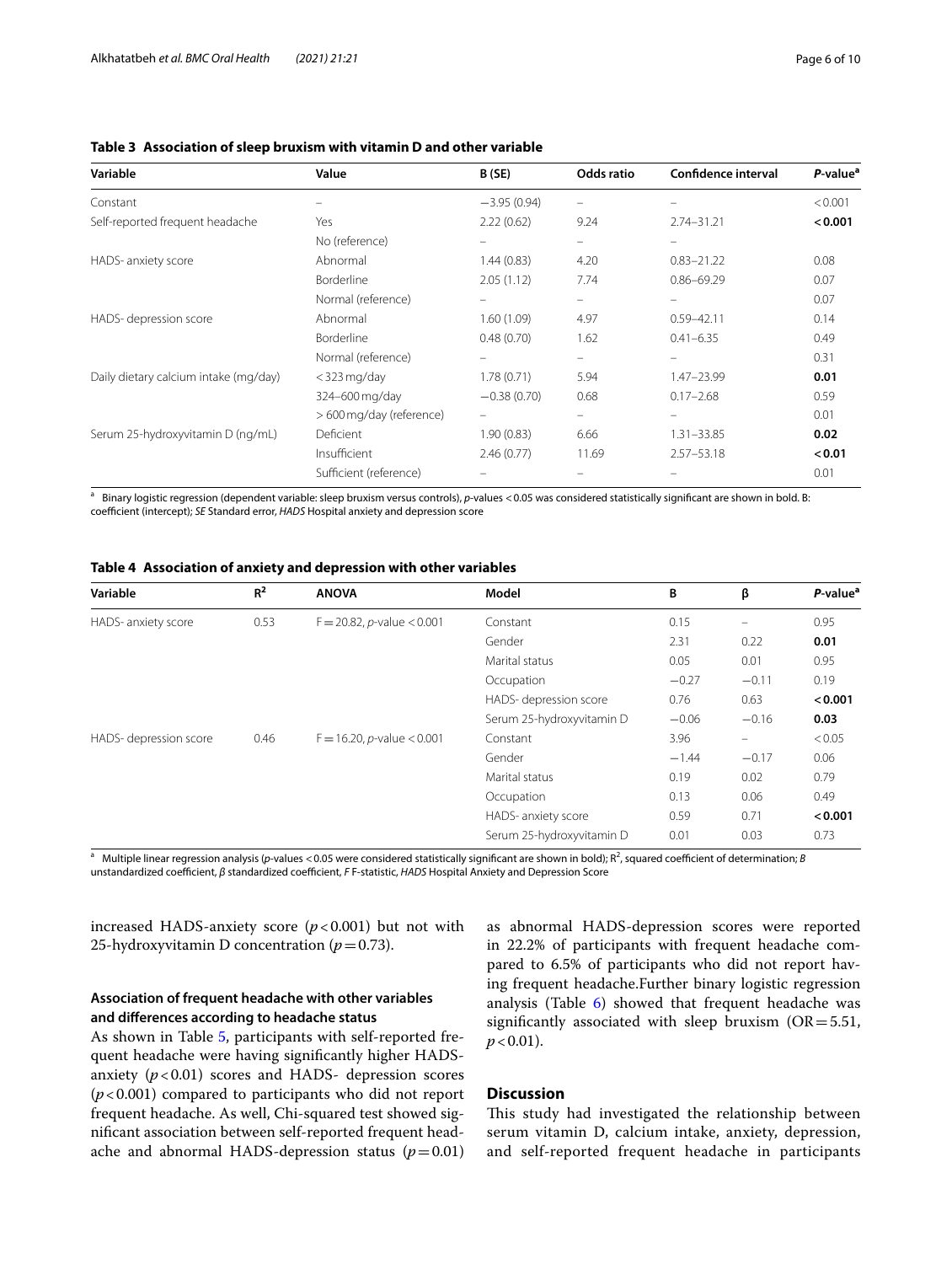# **Variable Participants with frequent headache**   $(n = 54)$ **Participants with no frequent headache (***n* **=46)** *P***-value<sup>a</sup>** Age (Years) 34 (23.75–43.5) 36.5 (27–47.25) 36.5 (27–47.25) 0.12 Gender Male 13 (24.1) 19 (41.3) 0.07 Female 41 (75.9) 27 (58.7) Marital status 0.39 Single 27 (50) 27 (50) 27 (50) 27 (50) 27 (50 (41.3) Married 27 (50) 27 (58.7) BMI ( $kg/m<sup>2</sup>$ ) ) 24.85 (22.12–27.71) 26.15 (22.29–29.23) 0.41 General health status Excellent 12 (22.2) 15 (32.6) 0.50 Very good 29 (53.7) 22 (47.8) Good 13 (24.1) 9 (19.6) Regular exercise 0.73 Yes 37 (68.5) 37 (68.5) 37 (68.5) 37 (68.5) No  $17(31.5)$  16 (34.8) HADS-anxiety score (0–21) **3** (4.75–10) **5** (1–7) **5** (1–7) **5 5** (1–7) **5 5** (1–7) **5 5** (1–7) **5 5** (1–7) **5 5 1** Normal (0–7) 6.22 (63) 34 (63) 34 (63) 36 (78.3) 36 (78.3) 36 (78.3) Borderline (8–10) 8 (14.8) 8 (14.8) 3 (6.5) Abnormal (11–21) 12 (22.2) 7 (15.2) HADS-depression score (0–21) 7 (4.75–10) 4 (2–7) **<0.001** Normal (0–7) 28 (51.9) 37 (80.4) **0.01** Borderline (8–10) 14 (25.9) 6 (13) Abnormal (11–21) 12 (22.2) 3 (6.5) Dietary calcium intake (mg/day) 405 (303.70–638.75) 469.40 (298.75–752.84) 0.61 <323mg/day 18 (33.3) 15 (32.6) 0.28 324–600 mg/day 21 (38.9) 21 (38.9) 21 (38.9) 224–600 mg/day 21 (36.1) >600mg/day 15 (27.8) 19 (41.3) Serum 25-hydroxyvitamin D (ng/mL) 21 (12.75–31.25) 21 (13.75–33.25) 0.61 Sufficient (≥ 30 ng/mL) 16 (29.6) 16 (29.6) 16 (34.8) 16 (34.8) 0.85 Insufficient (20–30 ng/mL) 12 (22.2) 9 (19.6) Defcient (<20ng/mL) 26 (48.1) 21 (45.7)

## <span id="page-6-0"></span>**Table 5 Diferences in variables according to self-reported frequent headache status**

<sup>a</sup> Mann-Whitney U test or Chi-square test as appropriate (*p* values were considered significant at <0.05 are shown in bold). *HADS* Hospital Anxiety and Depression Scale, *BMI* Body Mass Index

<span id="page-6-1"></span>

|  |  | Table 6 Association of self-reported frequent headache with other variables |
|--|--|-----------------------------------------------------------------------------|
|--|--|-----------------------------------------------------------------------------|

| Variable              | Value              | B(SE)                    | Odds ratio | <b>Confidence interval</b> | $P$ -value <sup>a</sup> |
|-----------------------|--------------------|--------------------------|------------|----------------------------|-------------------------|
| Constant              |                    | $-0.81(0.44)$            | $\equiv$   |                            | 0.06                    |
| Sleep bruxism         | Yes                | 1.71 (0.49)              | 5.51       | $2.10 - 14.45$             | < 0.01                  |
|                       | No (reference)     |                          |            |                            |                         |
| HADS- anxiety score   | Abnormal           | 0.51(0.68)               | 1.66       | $0.44 - 6.27$              | 0.45                    |
|                       | Borderline         | $-0.10(0.84)$            | 0.90       | $0.17 - 4.68$              | 0.90                    |
|                       | Normal (reference) |                          | -          |                            | 0.72                    |
| HADS-depression score | Abnormal           | $-1.11(0.79)$            | 0.33       | $0.07 - 1.53$              | 0.16                    |
|                       | <b>Borderline</b>  | $-0.94(0.64)$            | 0.39       | $0.11 - 1.36$              | 0.14                    |
|                       | Normal (reference) | $\overline{\phantom{0}}$ |            |                            | 0.19                    |

<sup>a</sup> Binary logistic regression (dependent variable: sleep bruxism versus controls), p-values < 0.05 was considered statistically significant are shown in bold. B: coefficient (intercept); *SE* Standard Error, *HADS* Hospital Anxiety and Depression Score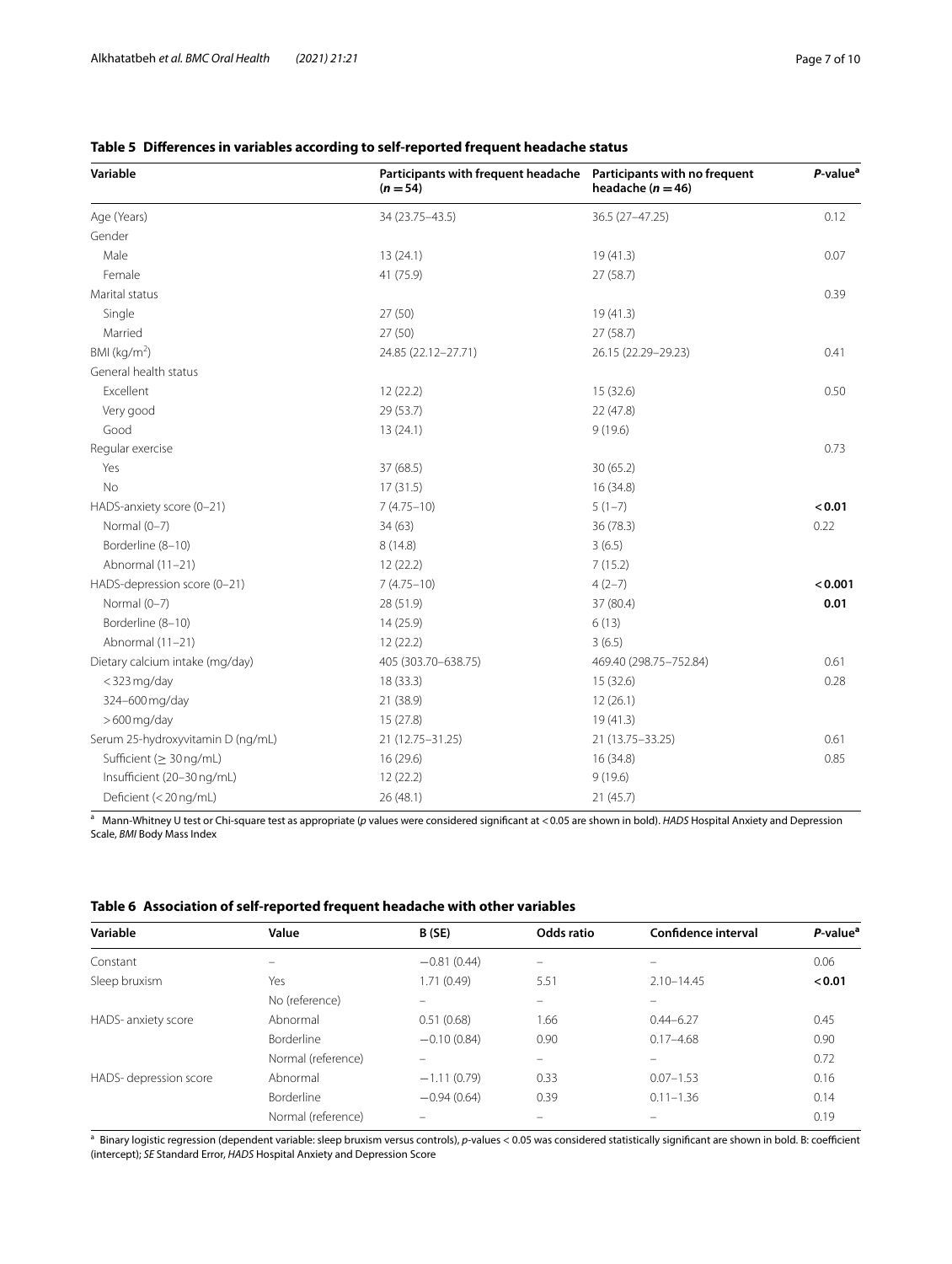with sleep bruxism compared to healthy controls. Our hypothesis was that sleep bruxism is associated with vitamin D defciency, low dietary calcium intake, anxiety, depression, and headache, which could be a complication of sleep bruxism itself  $[12]$  $[12]$ . This hypothesis was based on our previous studies that found an association between vitamin D defciency, low dietary calcium consumption, anxiety, depression, and musculoskeletal function  $[21-23, 25]$  $[21-23, 25]$  $[21-23, 25]$  $[21-23, 25]$  $[21-23, 25]$ . Since sleep bruxism is considered as a parafunctional activity that is associated with repetitive jaw muscle hyperactivity [[36\]](#page-9-30), similar association between sleep bruxism, vitamin D defciency, and low dietary calcium consumption  $[21-23, 25]$  $[21-23, 25]$  $[21-23, 25]$  $[21-23, 25]$  $[21-23, 25]$  was expected. Likewise, frequent headache that may result from musculoskeletal pain could also be linked to vita-min D deficiency [[37](#page-9-31)].

Results of the current study showed that scores of anxiety and depression were signifcantly higher and 25-hydroxyvitamin D was signifcantly lower in participants with sleep bruxism compared to the controls. As well, participants with sleep bruxism were complaining of headache and having lower levels of daily dietary calcium intake much more than controls. These findings suggest that anxiety, depression, vitamin D defciency, low level of dietary calcium intake, and frequent headache could be involved in the development of sleep bruxism. So, Chi-squared testing was conducted to check association between sleep bruxism and categories of anxiety, depression, calcium intake, vitamin D, and headache. Results revealed signifcant association between sleep bruxism and vitamin D defciency, low dietary calcium intake, abnormal HADS-anxiety and depression categories, and frequent headache. However, further regression analysis revealed that sleep bruxism was signifcantly associated with vitamin D deficiency and insufficiency, low dietary calcium, and frequent headache but it was not associated with anxiety or depression.

Our results regarding the relationship between sleep bruxism and the psychological symptoms were consistent with the results reported in Gungormus Z et al. [[38](#page-9-32)] study, in which anxiety and depression scores were signifcantly higher in individuals with sleep bruxism compared to individuals with no sleep bruxism. Similarly, Ahlberg J et al. [[24\]](#page-9-17) study showed that subjects with more frequent sleep bruxism were having more severe anxiety. The relationship between sleep bruxism and the psychological symptoms could be explained by their efect on the musculoskeletal function as sleep bruxism is accompanied by repetitive jaw muscle hyperactivity [\[36](#page-9-30)]. Muscle tension is considered as a common anxiety symptom that increases strain on the muscle and with time it may end with musculoskeletal symptoms such as pain [\[39](#page-9-33), [40\]](#page-9-34).

The novel finding of our study was the significant association between sleep bruxism and vitamin D defciency. To the best of our knowledge, there was no previous study that addressed this relationship. This association can be justifed by the role of vitamin D in maintaining mental health as vitamin D defciency was reported to be associated with psychological symptoms including anxiety, which itself may lead to sleep bruxism [[21](#page-9-15)[–23](#page-9-16)]. Vitamin D has a neuroprotective efect that is associated with its efect on the production of neurotrophin, synthesis of neuromediators, regulation of intracellular calcium levels, and reduction of oxidative damage to the central nervous system [[41\]](#page-9-35). So, low vitamin D levels may dysregulate calcium homeostasis in the brain, which may infuence neuron excitability [[41\]](#page-9-35) and lead to increased risk of psychiatric problems such as dementia, schizophrenia, anxiety, and depression [[42\]](#page-9-36). Our fndings also support this explanation as vitamin D deficiency was signifcantly associated with anxiety.

Additionally, the traditional function of vitamin D is maintaining calcium homeostasis and thus low vitamin D leads to low serum calcium levels [\[19](#page-9-13)]. Hypocalcemia has direct efects on the neuromuscular function that may cause muscle spasm and cramps [[43](#page-9-37)]. Again, because sleep bruxism involves repetitive jaw muscle hyperactivity, vitamin D defciency and its associated hypocalcemia may be implicated in the development of sleep bruxism through their effect on the neuromuscular function. This explanation is supported by the possible treatment of sleep bruxism through replacement of magnesium and calcium deficiencies  $[44]$  $[44]$ . In addition, the current study showed that low calcium intake was signifcantly associated with sleep bruxism. This also supports that low serum calcium levels could be involved in the development of sleep bruxism as discussed above.

Another important fnding of our study was the relationship between frequent headache and sleep bruxism. Although participants with headache had signifcantly higher scores of anxiety and depression compared to participants with no headache, both anxiety and depression were not signifcantly associated with headache. Headache was only signifcantly associated with sleep bruxism. This suggests that sleep bruxism may result in frequent headache. This result was confirmed by Das S et al.  $[45]$  $[45]$  $[45]$ study, which had reported that sleep-related bruxism may present with headache. The association between sleep bruxism and headache could be due to the excessive clenching or grinding that afect the surrounding muscles leading to prolonged muscle contraction, tension, and headache [[46\]](#page-9-40).

Taken together, this study has reported a novel association between sleep bruxism, vitamin D deficiency, low dietary calcium intake, psychological symptoms,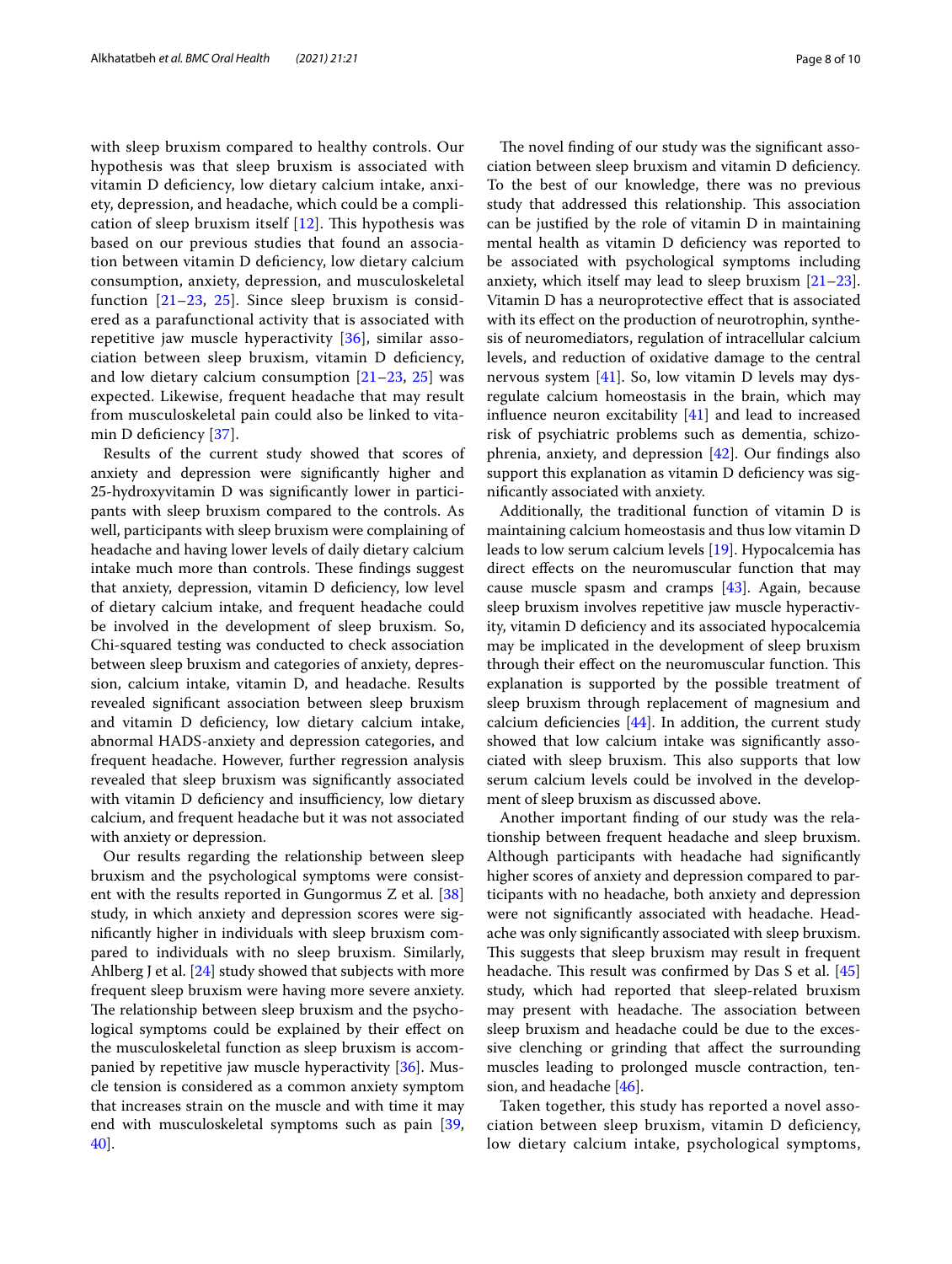and self-reported frequent headache. The case-control study design is considered as a main strength of the study because all associations were based on comparisons with age and gender matched healthy individuals who were not complaining of sleep bruxism. However, the current study has some limitations that may prevent the inference of certain conclusions that can be generalized. Our small sample size was limited by the small number of bruxers who attended the clinic. The study was conducted at clinics that serve the university population where the researchers of this study belong to. So, there was a possibility that some participants might be influenced directly or indirectly by the researchers. Because the university population is relatively large and the clinics also serve the local community of the university area, we believe that this influence is minimal. Diagnosis of sleep bruxism was not confirmed by polysomnography because it is expensive, time consuming and not available in the place where the study was conducted. Polysomnography, is the standard method for diagnosing sleep bruxism and it has little agreement with the diagnosis that is based on self-reports and clinical examination [\[47](#page-9-41)]. However, there is no perfect method to diagnose sleep bruxism and diagnosis by self-reports and clinical examination in combination can be used to diagnose sleep bruxism [[47](#page-9-41)]. Other study parameters including the dietary calcium consumption, anxiety, depression, and headache were assessed by self-reporting. Even though, the assessment of dietary calcium consumption and both anxiety and depression were assessed by well-validated questionnaires that were approved for clinical research purposes and used by many researchers as described in the [Methods](#page-1-0) section. Unfortunately, we were unable to apply any classification method to determine the type of self-reported frequent headache among our participants. So, our results cannot be applied to a specific type of headache. Regardless of these limitations, we still believe that our results are novel and reported here for the first time. We also believe that this study will motivate others to do relevant investigations to check if there is a cause-effect relationship between sleep bruxism and both vitamin D deficiency and low calcium. In addition, further studies are essential to check if correcting deficient vitamin D levels, increasing dietary calcium intake, and treatment of anxiety and depression may relieve symptoms of sleep bruxism. A future study with a similar design that includes external participants is also recommended to ensure that there will be no influence on participants from the researchers of the same institution.

## **Conclusions**

This study has reported a novel association between sleep bruxism, vitamin D defciency, low dietary calcium intake, anxiety, depression, and frequent headache. Vitamin D deficiency, abnormal scores of anxiety and depression, low dietary calcium, and frequent headache were reported in higher % of participants with sleep bruxism compared to controls. Sleep bruxism was signifcantly associated with vitamin D defciency and low dietary calcium intake and is also associated with increased anxiety and depression scores. Further investigations are needed to check if vitamin D and calcium supplementation can improve sleep bruxism.

#### **Abbreviations**

HADS: Hospital Anxiety and Depression Scale; BMI: Body mass index; OR: Odds ratio; B: Coefficient; SE: Standard error; R<sup>2</sup>: Squared coefficient of determination; **B**: Standardized coefficient; F: F-statistic.

#### **Acknowledgements**

The manuscript was totally drafted and written by the authors, without including any external individual.

#### **Authors' contributions**

MJA was responsible for data analysis, interpretation of results, and manuscript writing. ZLH was responsible for data collection and recruitment of participants. KKA was responsible for the research design, research idea, and manuscript editing. EMA was responsible for diagnosis of bruxism and recruitment of participants. The author(s) read and approved the fnal manuscript.

#### **Funding**

This study was fnancially supported by the Deanship of Scientifc Research of Jordan University of Science and Technology (Grant number: 421/2019).

#### **Availability of data and materials**

The datasets used and/or analysed during the current study are available from the corresponding author on reasonable request.

#### **Ethics approval and consent to participate**

Ethical approval was granted by the Institutional Review Board of Jordan University of Science and Technology (Approval number: 437/2019). All participants were informed about the purpose and the procedure of the study before they signed the informed consent forms. All methods were performed in accordance with the relevant guidelines and regulations.

## **Consent for publication**

Not applicable.

#### **Competing interests**

The authors have declared that they have no confict of interest.

#### **Author details**

<sup>1</sup> Department of Clinical Pharmacy, Faculty of Pharmacy, Jordan University of Science and Technology, Irbid 22110, Jordan. <sup>2</sup> Department of Nutrition and Food Technology, Faculty of Agriculture, Jordan University of Science and Technology, Irbid 22110, Jordan.<sup>3</sup> Department of Prosthodontics, Faculty of Dentistry, Jordan University of Science and Technology, Irbid 22110, Jordan.

Received: 20 September 2020 Accepted: 17 November 2020Published online: 07 January 2021